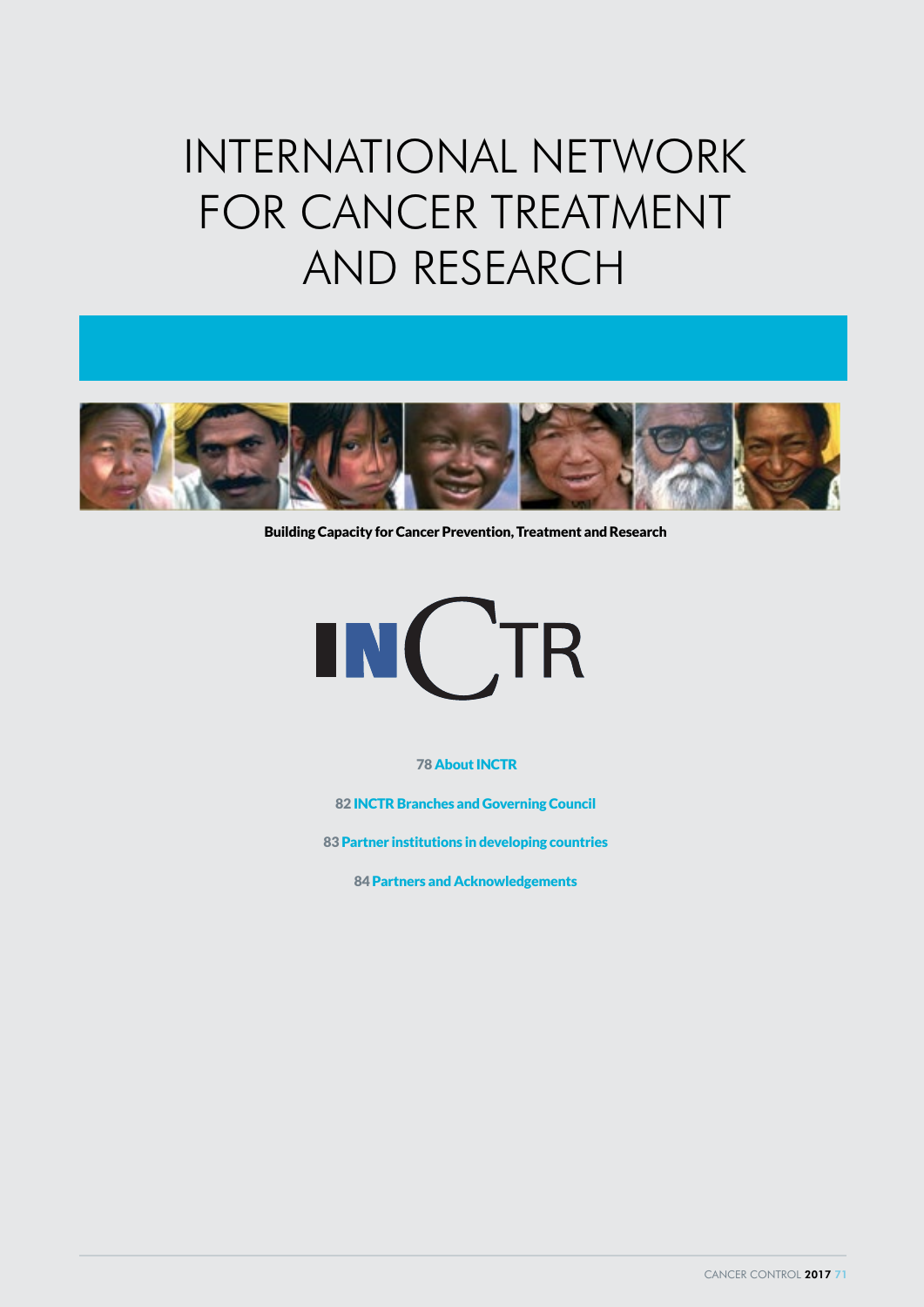## ABOUT INCTR

The International Network for Cancer Treatment and<br>
Research (INCTR) is an international non-governmental<br>
organization (NG0) that was established to address a Research (INCTR) is an international non-governmental neglected global health problem – the ever increasing burden of cancer in developing countries. The founder members of INCTR included the former Institut Pasteur in Brussels and the International Union Against Cancer, now known as the Union for International Cancer Control (UICC). The National Cancer Institute in the United States provided financial and technical support and the organization began its activities in 2000. INCTR's headquarters are located in Brussels and it has offices and branches throughout the world. INCTR became an NGO in Official Relations with the World Health Organization (WHO) in January 2010.

### The need for INCTR: Cancer in developing countries

Approximately 85% of the world's people live in low- or middleincome countries (LMICs). In 2012, Globocan estimated that there were approximately 14.1 million new cases of cancer and 8.2 million deaths from cancer in the world, with 65% of deaths occurring in LMIC. The number of cancer cases continues to rise across the world, but much faster in LMICs because development brings decreased mortality and with their higher fertility rates, this rapidly translates into population growth and increased numbers of patients with common diseases. The birth rate subsequently declines, although population growth continues since people live longer. Eventually birth and death rates stabilize at a much lower level of both than was the case prior to development. These demographic changes are accompanied by the adoption of unhealthy lifestyles practiced in high-income countries, particularly smoking and increasingly, overeating and a sedentary lifestyle.

Resources of all kinds for treating cancer are limited in LMICs, such that patients who develop cancer frequently lack access to a facility capable of making an accurate diagnosis and providing appropriate therapy. There is a lack of drugs, a paucity of radiation therapy facilities and very few cancer specialists or other health care workers who are needed to effectively care for cancer patients. Diagnosis may be so delayed that there is little that can be done even if the patient does finally reach a facility competent to care for them. Terminal care is not widely available, and regulations and attitudes are still largely directed towards preventing the misuse of opioids rather than relieving the pain of dying patients, such that most patients die without symptomatic relief or little or no mental or spiritual comfort. It is estimated, for example, that less than 1% of patients who

need palliative care in India receive it.

INCTR is unique in that it focuses only on the developing world. It also works directly with its collaborators, sometimes visiting them many times in order to achieve its goal of helping to build sustainable capacity in LMICs in order to assist these countries in cancer prevention, early diagnosis, treatment and palliative care. It is not an advocacy organization, and all clinical projects are coordinated by a health professional. Its output is information collected in the field, lives saved by cancer prevention or treatment, and improved quality of palliative care.

### Who INCTR works with

INCTR utilizes health-care professionals familiar with the problems of developing countries to enable it to achieve its goals. See Box 1.

INCTR develops local capacity within LMICs by training health-care professionals to establish "centres of excellence" in the delivery of feasible, affordable and effective care, including palliative care, that is considered "best practice" so that they, in turn, can train others within their country or region.

INCTR works through its branches in implementing various programmes and projects conducted in collaboration with partner institutions in developing countries and monitored by field visits.

INCTR integrates research into its programmes by documenting and evaluating actual data (rather than projected economic or health benefits, for example). Such research may include a wide range of projects, from cancer education for the general public to developing treatment outcomes, including palliative care. This, in turn, enables health-care professionals working in LMICs to become familiar with the most pressing issues and to develop plans to improve efficiency and reduce cost. Although clearly many countries have limited health workforces and quantitation of such workforces can be valuable in terms of planning for the future, it realizes that many cancer plans have little impact because of the limited

### **Box 1: INCTR's goals – Making a difference**

- $\bullet$  To reduce the incidence of cancer in resource-limited countries through public and professional education about the causes of cancer and how to use this information in cancer prevention
- $\bullet$  To detect cancer early through public and professional education about the early signs of cancer and what to do if they appear
- $\bigodot$  To diagnose cancer accurately through pathology training and, where important and feasible, imaging techniques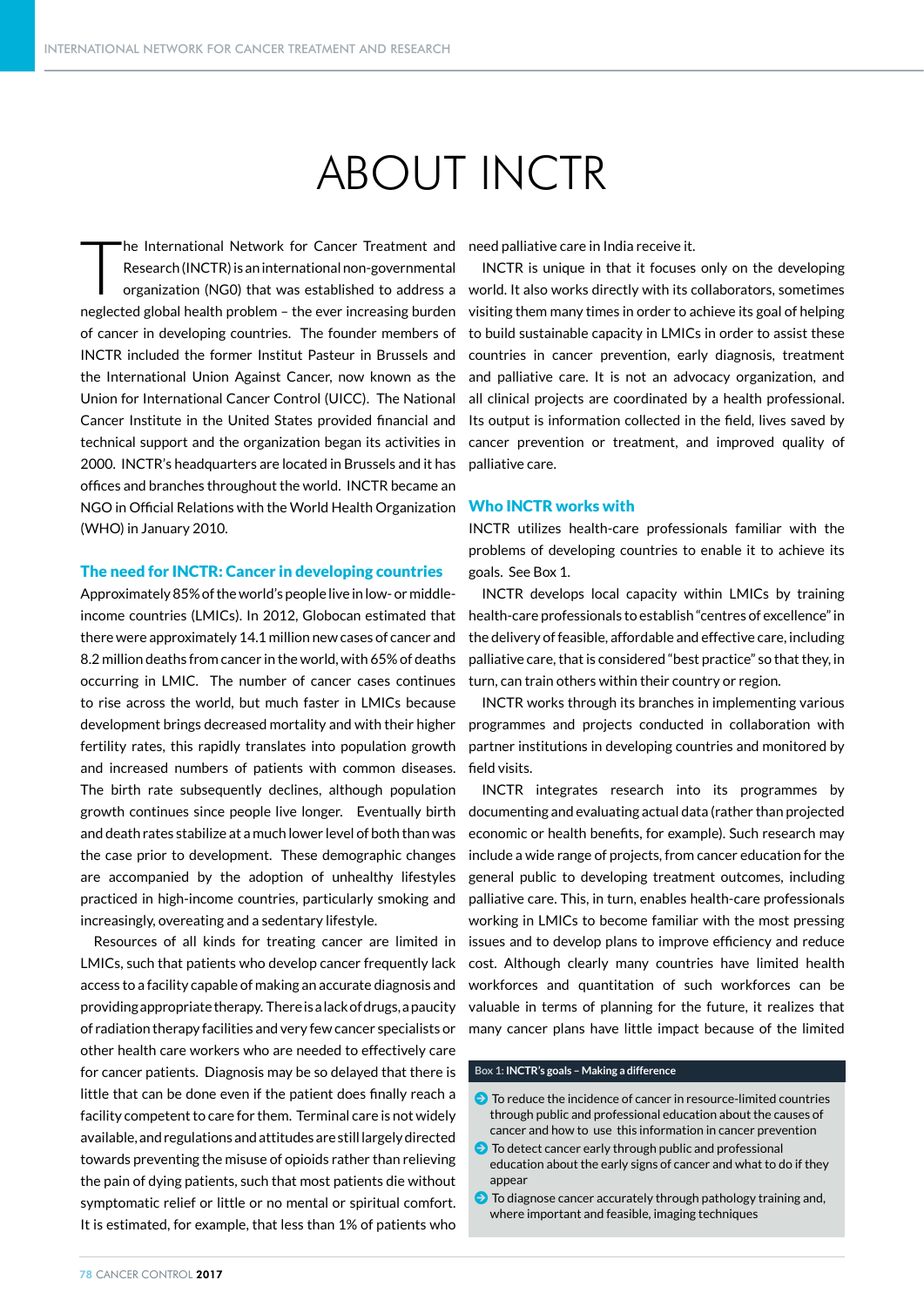

resources and great difficulty in expanding interventions to very poor populations which cannot "purchase" their own health-care needs and which have little or no chance of expanding their present resources. Having a cancer plan is not enough. Successful cancer plans require knowledge and a budget in addition to educated health professionals.

### INCTR's structure

INCTR has consultants and volunteers dedicated to the accomplishment of its goals. Although its headquarters are located in Brussels, it has branches in the United States, Canada, Brazil, United Kingdom, France, Egypt, Nepal and India. Branches are legally established NGOs that contribute to and conduct programmes and projects that are relevant to INCTR's mission. *Lyon, France: International Agency for Research on Cancer; 2010. Available from: http://globocan.iarc.fr Accessed: 8 March 2013.*

> Resource development, administration and programmes (e.g., adult oncology, paediatric oncology, cancer registries, pathology and palliative care are supervised by an Executive Committee or directly by the branches. The Executive Committee is responsible to INCTR's Governing Council. Programmes and projects are developed with the participation, input and advice of various INCTR committees and strategy groups as well as independent scientific advisers. Programmes and projects are conducted in collaboration with partner institutions involved with cancer research, diagnosis and treatment, including palliative care and education in countries

- $\bullet$  To build capacity for cancer prevention, diagnosis, treatment and palliation through professional education and training
- $\bullet$  To conduct, or provide materials for the conduct of educational campaigns for the public and primary care doctors about the causes of cancer and living a healthier life
- $\bigodot$  To work with experts in-country to conduct locally relevant research on cancer control

with limited resources.

Individuals, institutions or organizations often choose to serve as Associate Members who contribute financially to the work of INCTR.

### What does INCTR do?

INCTR addresses all aspects of cancer control with the overall goal of lessening the morbidity and mortality from cancer. It emphasizes training and education of health-care professionals in LMICs to ensure that "best practices" are instilled in cancer prevention, early diagnosis, treatment and palliative care. Research is an integral part of its work with its partners in LMICs in order to accurately document the cancer burden - including the types of cancer and extent of disease, the outcomes of prevention and early detection campaigns and the efficacy, toxicity and cost of treatment delivered. It also emphasizes public awareness of cancer, which is an essential component of early diagnosis. INCTR has a variety of programmes that are carried out in close collaboration with its branches as well as its partner institutions in developing countries. INCTR's current programmes include: **21261518**

- **D** adult oncology;
- $\Theta$  cancer registry;
- $\Theta$  clinical research; *Adapted with permission from:*
- **D** foundational;
- **D** palliative care; 2010. Available from: *http://globocan.iarc.fr Accessed: 8 March* 2013.
- $\bullet$  paediatric oncology;
- $\bullet$  pathology.



### **INCTR's projects and** achievements

Each **INCTR** programme has goals and objectives in line with the overall mission of the organization, divided into separate projects. Many **4161941** projects have been conducted or are on-going and include: Number of new cancers in 2030 (all ages)

### Adult oncology **contains a state of the state of the state**

 $\bullet$  Prevention, early diagnosis, and treatment of selected cancers in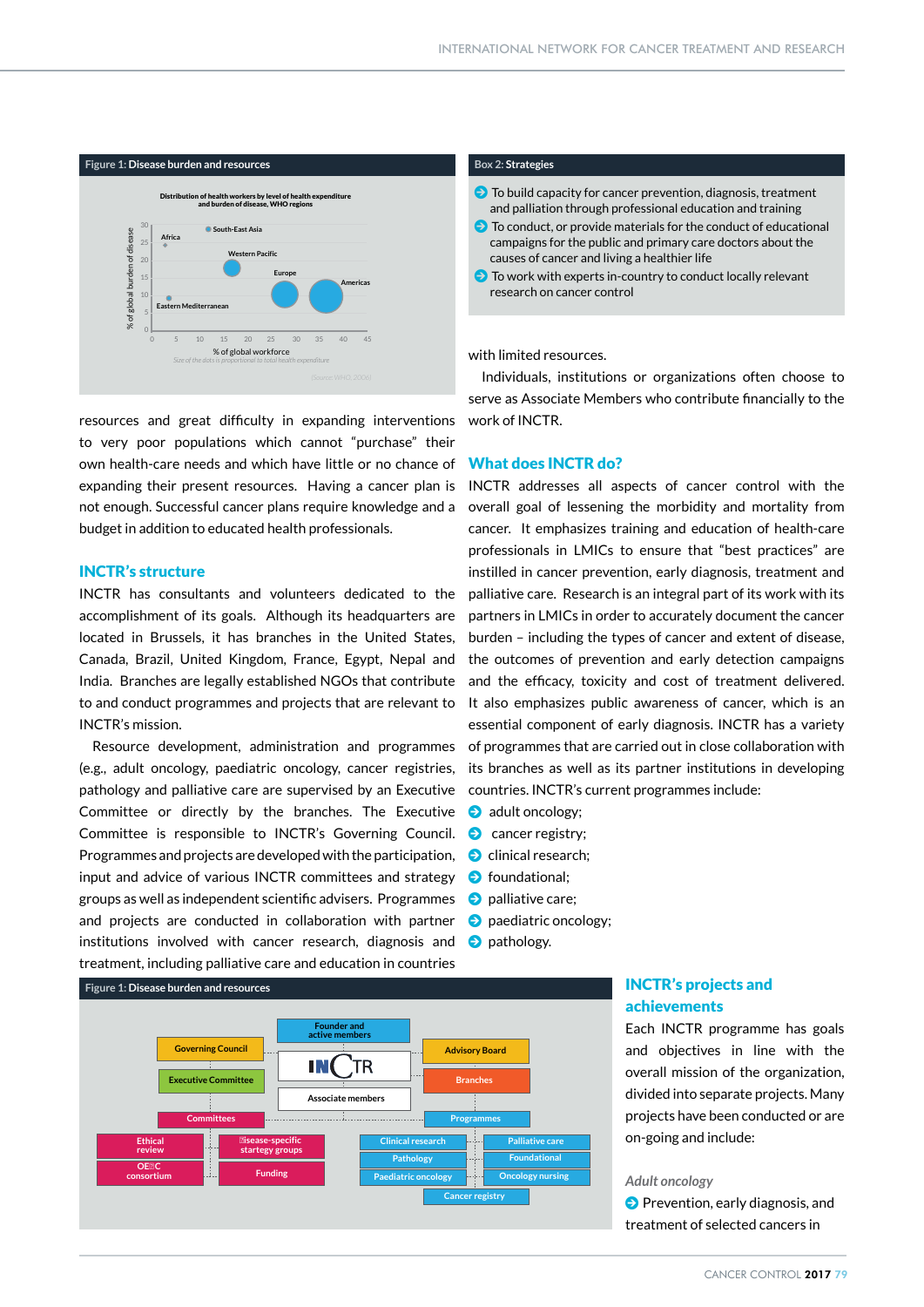poor urban areas and in rural and tribal regions in the state of Rajasthan in India.

- $\Theta$  Cervical cancer screening using visual inspection in Nepal and Tanzania.
- $\bigodot$  Training of Bolivian health-care professionals in cervical cancer screening by Peruvian experts.
- $\Theta$  HPV vaccination of young girls in Nepal.

### *Cancer registries*

- S Establishing an East African Registry Network (EARN) that subsequently became the African Cancer Registry Network (AFCRN). As part of the Global Initiative for Cancer Registry Development in LMICs, the Network acts as a consortium to provide a "regional hub" for cancer registries in sub-Saharan Africa. The AFCRN is supporting or assisting the development of 22 cancer registries in the region, including English-and French-speaking countries.
- $\Theta$  Provision of training courses in cancer registration and the use of CanReg 5.
- $\bullet$  Participation in collaborative international research.
- $\bullet$  Visits of INCTR consultants to the Kingdom of Saudi Arabia to review cancer registration procedures and data quality and to Uganda to offer advice on setting up a cancer registry.

### *Clinical research*

- $\bullet$  The treatment and characterization of acute Lymphoblastic Leukemia in children, adolescents and young adults in India – over 450 patients have been treated by four institutions.
- $\bigodot$  The treatment and characterization of Burkitt Lymphoma – over 750 patients have been treated by seven centres in Nigeria, Democratic Republic of Congo, Uganda, Kenya and Tanzania. Survival is greater than 60% at 5 years.
- $\Theta$  Understanding problems faced by parents of children with Retinoblastoma before treatment – 435 parents interviewed from institutions in 10 countries in Latin America, Asia and Africa.
- $\bullet$  Situational analysis of breast cancer 8,800 medical records of women treated for breast cancer in four institutions in Peru, Egypt, Pakistan and India.
- **D** Studies carried out in Brazil, India, Pakistan and Turkey to determine delays in diagnosing and treating nasopharyngeal carcinoma and assess the role of consanguinity and familial history in this cancer.

 $\bullet$  A new initiative to characterize the lymphoproliferative diseases in adults in Senegal with initiated in partnership with Universities in Dakar.

 $\bullet$  Development of a pathological and radiological review for Brazilian patients with medulloblastoma in partnership with the Brazilian Society of Paediatric Oncology.

### *Foundational*

- $\bullet$  Accreditation Programme in the conduct of clinical trials in institutions in Brazil.
- $\bullet$  Educating school children about cancer in Nepal.
- $\bullet$  Evidence-based development through preparation of bibliographies of published literature from developing countries relevant to breast cancer and selected cancers in Egypt.
- **O** Open Educational Resources for Cancer available online.
- $\bullet$  Thematic workshops to discuss challenges in cancer control in East Africa.
- $\bullet$  Webinars for e-learning.
- **D** Publication of two editions of Cancer Control in 2013 and 2014 with specialist health-care publisher, Global Health Dynamics, looking at all aspects of cancer policy, prevention, detection, treatment and palliation.

### *Palliative care*

- $\bullet$  Training and educating health-care professionals doctors, nurses and social workers in the principles of palliative care – in Brazil, Cameroon, Burkina Faso, Sénégal, Mali, Tanzania, India and Nepal.
- $\bullet$  Sensitization workshops for government officials and the public in Brazil, Tanzania, India and Nepal.
- $\Theta$  Development of a centre of excellence in palliative care for both adults and children in Hyderabad, India.
- $\bullet$  Lobbying governments to improve access to opioids for terminally-ill cancer patients – Nepal and India.
- $\bigcirc$  Establishment of twinning programmes with hospices in Canada that support palliative care efforts in Nepal.
- $\bullet$  Fostering the establishment of palliative care societies in Nepal and Pakistan.
- $\bullet$  Promoting paediatric palliative care in Pakistan.
- $\bullet$  Publishing a palliative care handbook describing the management of a wide variety of symptoms in English, Portuguese, French and Turkish.
- Development of the "Life at Your Doorstep" home care programme offering extensive, 24/7 support for patients and families struggling with advanced and terminal illness in the cities of Hyderabad and Secunderabad.
- **O** Organized training course for Francophone sub-Saharan Africa in Uganda. This was led by HASPF and the Institute of Hospice and Palliative care in Africa with expert input by Hospice Africa Uganda and Alliance Mondial Contre le Cancer.
- $\Theta$  Palliative care workshops and training courses for Francophone sub-Saharan Africa organized by AMCC in partnership with AFSO were held in Uganda and Ivory Coast.
- $\bullet$  Establishment of palliative care centres of reference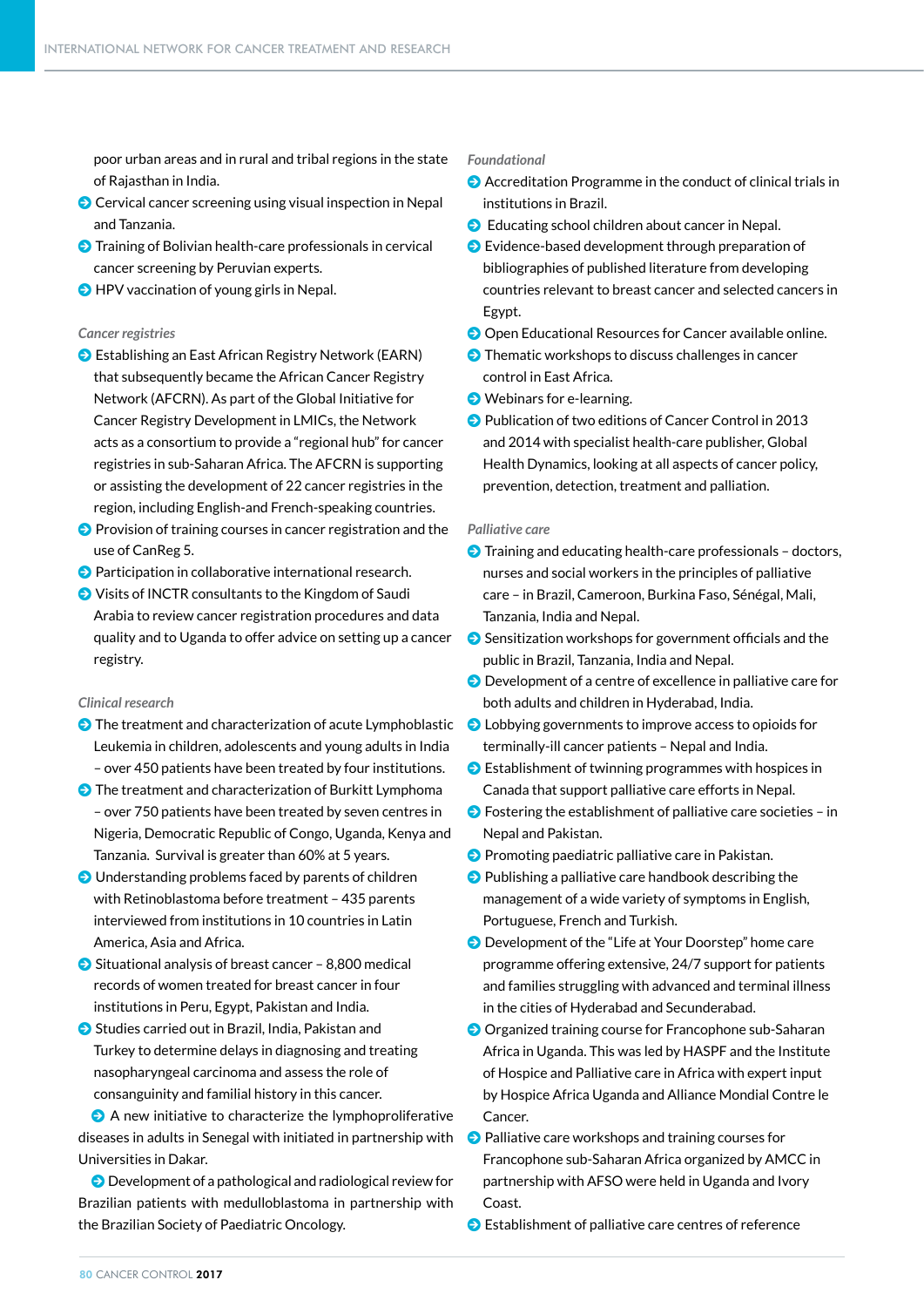and training in sub-Saharan Francophone Africa (Mali, Cameroon, Ivory Coast).

- $\odot$  Canadian branch provides training in India for St Mary Hospital in palliative care and fosters a collaborative approach between palliative care and health care in Nepal.
- $\odot$  Development of palliative care programme in Rajasthan, India.

### *Paediatric oncology*

- $\bullet$  Establishment of centres of reference for the treatment of retinoblastoma – Mali and Democratic Republic of Congo.
- $\Theta$  Mentoring of Indian paediatric oncologists in the development of a common treatment protocol for Wilms Tumour.
- $\odot$  Conducting workshops and symposia on topics of relevance in developing countries.
- $\Theta$  Promotion of the establishment of paediatric oncology societies – Philippines and Pakistan.
- $\Theta$  Development of a centre of excellence in paediatric oncology at the Santa Marcelina Hospital/TUCCA in São Paulo, Brazil.
- $\odot$  Conducting a campaign for the early diagnosis of retinoblastoma including, but not limited to, the translation of a film showing a child with early retinoblastoma into 12 languages and distributing the film around the world (Brazil); development and wide dissemination and display of posters (Mexico and Brazil); and establishment of a retinoblastoma day (Turkey and Brazil).
- $\odot$  Ophthalmology nurses from the Democratic Republic of Congo trained in France to fit prosthetic eyes following enucleation (surgical removal of the eye) for the treatment of retinoblastoma.

### *Pathology*

- **O** Central pathology review of Burkitt Lymphoma in institutions participating in the treatment protocol for this disease in Africa.
- $\bullet$  Training and education workshops for pathologists and clinicians.
- $\Theta$  Training and education workshops for technicians and pathologists in techniques to improve diagnostic capabilities.
- $\bigodot$  Use of iPath an internet telepathology programme for consultation, training and education.
- $\bullet$  Provision of training and education of haematopathologists in Francophone African countries (Cameroon, Democratic Republic of Congo, Sénégal).
- $\odot$  "What can we learn from Africa" pathology workshop held in Arusha, Tanzania for pathologists from Senegal,

Benin and Democratic Republic of Congo to improve the ability of African haemato-pathologists to diagnose haematopathologocal neoplasms using the World Health Organization Classification.

- $\bullet$  Setting up of a project to characterize lymphoproliferative disorders in adults in Senegal in partnership with local universities.
- **O** Programme to improve pathologic and haematologic diagnostics established in Ethiopia using on-site and online training, education, and consultations.

### *Psychosocial support*

 $\bigodot$  Development of an educational programme relating to the psychosocial needs of cancer patients in conjunction with the Brazilian Society of Paediatric Oncology.

### *World Health Organization*

- O Organized the 2009 update of the WHO Essential Medicines List for Cancer.
- $\bullet$  Participated in guideline updating and development (cervical cancer, Kaposi sarcoma and referral guidelines for breast and cervical cancer).
- **O** Consultation with Dr Jean Marie Dangou, Head of AFRO (African Regional Office of WHO) on non-AIDS defining malignancies in HIV positive individuals.
- $\odot$  INCTR organized an advisory meeting for WHO AFRO relating to the issue of AIDS-related but non-AIDS defining cancers in Africa. A report was provided to AFRO.
- $\odot$  Advising EMRO on a planned high-level meeting in the region late in 2014.
- $\bigcirc$  INCTR is participating in the development of recommendations for the management of cancer in the Eastern Mediterranean region. INCTR's particular focus will be cancer information and the development of a tool that countries can use to identify their strengths and weaknesses with respect to cancer control, and develop or modify plans accordingly.

 Considerable attention will be paid to the identification of methods of collecting and assessing the quality of data, the use of data in making scientific observations and/or the creation of evidence essential to establishing effective treatment programmes. INCTR will work more closely with governments in this regard, and funding for training, projects, scientific studies etc. will come from both within the country and outside the country. Every attempt will be made to ensure that programmes are self-sustaining after a reasonable time has passed.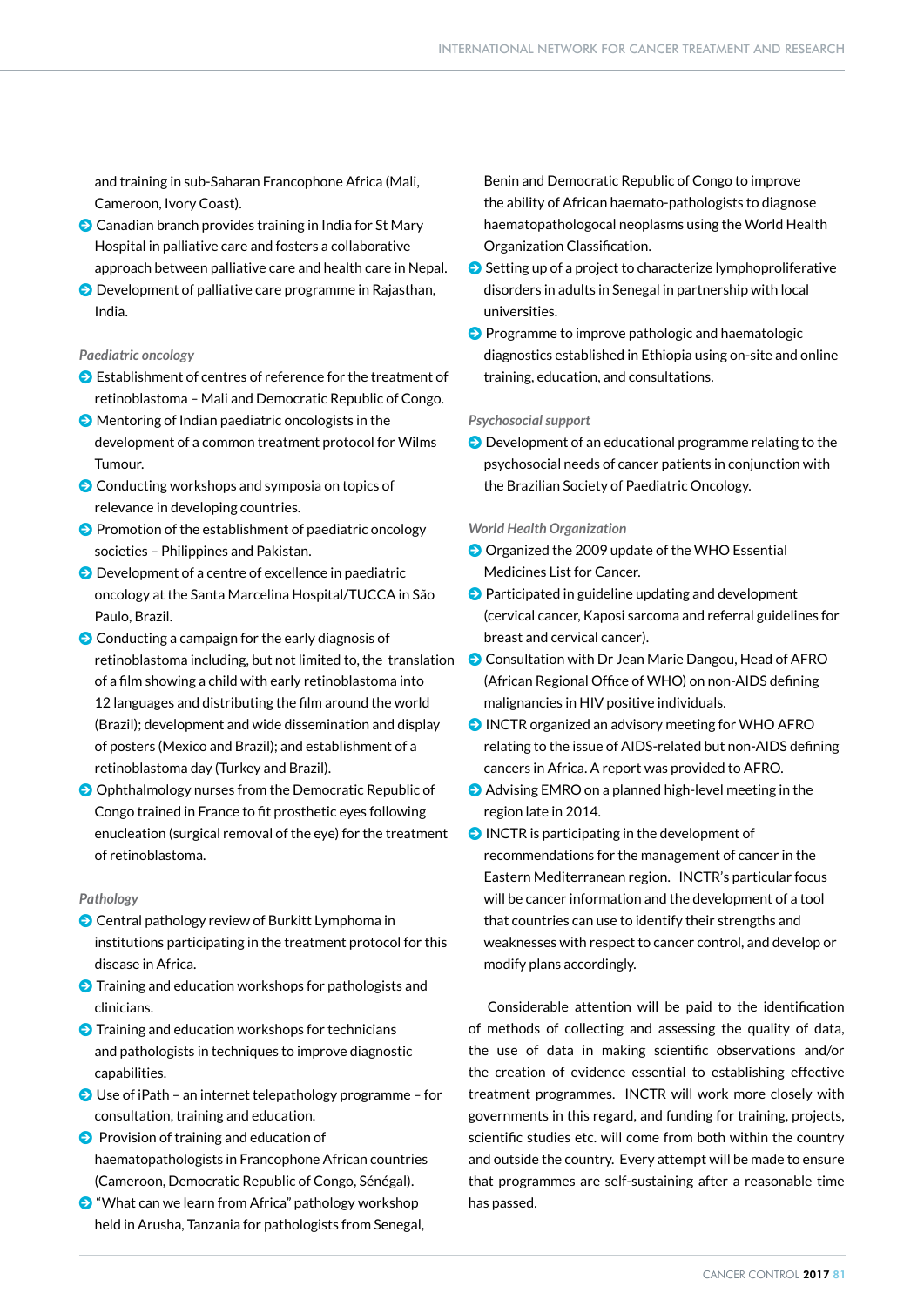### INCTR BRANCHES

### **Branches**

Branches are established as legal non-profit organizations within the country in which they are located so that they may raise and disburse funds in support of INCTR's mission. Branches establish and maintain linkages with cancer centres or units, relevant professional organizations or elements of national or regional governments and coordinate ongoing INCTR programmes and projects within the country or region, if located in a low- and middleincome country. INCTR branches are listed below.

**INCTR Brazil** Assioação International para Tratamento e Pesquisa do Cancer Av Nove de Julho, 4275 Jardim Paulista, CEP 01407-199 São Paulo, SP, Brasil **D** President: Dr Sidnei Epelman Contact: inctr@inctrbrasil.org

#### **CANADA**

**INCTR Canada "Two Worlds Cancer Collaboration"** 401–41 Alexander Street Vancouver, British Columbia V6A 1B2 CANADA **D** President: Dr Simon Sutcliffe **D** Treasurer: Dr Stuart Brown **O** Secretary: Dr Fraser Black Contact: cci-cancercontrol@shaw.ca

or Helen@torrance.com

### EGYPT

**Offices and Branches Collaborating Units** BRAZIL **INCTR Egypt** First Floor, app 10 2 Houd El Laban Street Garden City, Cairo, Egypt **O** President: Dr Hussein Khaled **O** Executive Director: Dr Atef Badran Contact: atef.badran@gmail.com

### FRANCE

**Alliance Mondiale Contre le Cancer** Institut Curie, 26 Rue D'Ulm

- 75005 Paris, France **O** President: Professor Martine
- Raphaël
- **J** Medical Director: Professor Pierre Bey
- **D** Treasurer: Professor Jacques
- Rouëssé
- J contact@cancer-amcc.org

### INDIA

**INCTR India** Swasthya Kalyan Bhawan Narin Singh Road, Jaipur 302004 Rajasthan, India Trustees: **D** Dr Shivraj Singh (Managing Trustee) **D** Mr Apurv Kumar **O** Mr Rajiv Sahai

### **NEPAL**

**Nepalese Network for Cancer Treatment and Research INCTR Nepal** Ghokechaur Banepa 1, NEPAL Chairman: Dr Surendra B B

- Shrestha
- J Vice Chairman: Dr Manohar Lal Shrestha
- J Member Secretary: Radha Pyari Nakarmi
- Contact: nnctr@ntc.net.np

### UNITED KINGDOM

**INCTR Challenge Fund** 267 Banbury Road Prama House, Oxford OX3 7HT United Kingdom Contact: max.parkin@ctsu.ox.ac.uk **O** Chairman: Dr Max Parkin **Administrator: Mrs Biying Liu** Contact: bliu@afcm.org

### UNITED STATES

**INCTR USA** 5111 Ambergate Lane Dallas, Texas 75287 -5405 USA **O** President and Chairman:

Dr Madhaven Pillaih For information: info@inctr.be

## GOVERNING COUNCIL

### Dr Sultan Al-Sedairy

Vice President for Development Director, Research Centre, King Faisal Specialist Hospital Riyadh, Saudi Arabia

### Dr Robert Burton

Professor, School of Public Health and Preventative Medicine Monash University Melbourne, Australia

### Dr Nausherwan Burki

Professor of Medicine, Division of Pulmonary Medicine

University of Connecticut Health Center Farmington, CT Unitied States

### Dr Sidnei Epelman

Director, Paediatric Oncology Santa Marcelina Hospital, Sao Paulo, Brasil

### Dr Ian Magrath

President, INCTR, Brussels, Belgium

### Dr Donald Maxwell Parkin

Chairman of the Board, INCTR UK Challenge Fund Honorary Senior

Researcher Fellow CTSU – University of Oxford, United Kingdom

### Dr Martine Raphael

President, AMCC, INCTR's French Branch Hopital Bicetre Paris, France

### Mr Louis Schoofs

Secretary/Treasurer, INCTR Former Chief Administrator Institut Pasteur Brussels, Belgium

### Dr Simon Sutcliffe

President, Two Worlds Cancer Collaboration

(INCTR Canada President, Canadian Partnership Against Cancer Vancouver, BC Canada

### Ambassador for Science Dr Harald zur Hausen Nobel Laureate in Medicine, Deutsches Krebsforschungszentrum, Heidelberg, Germany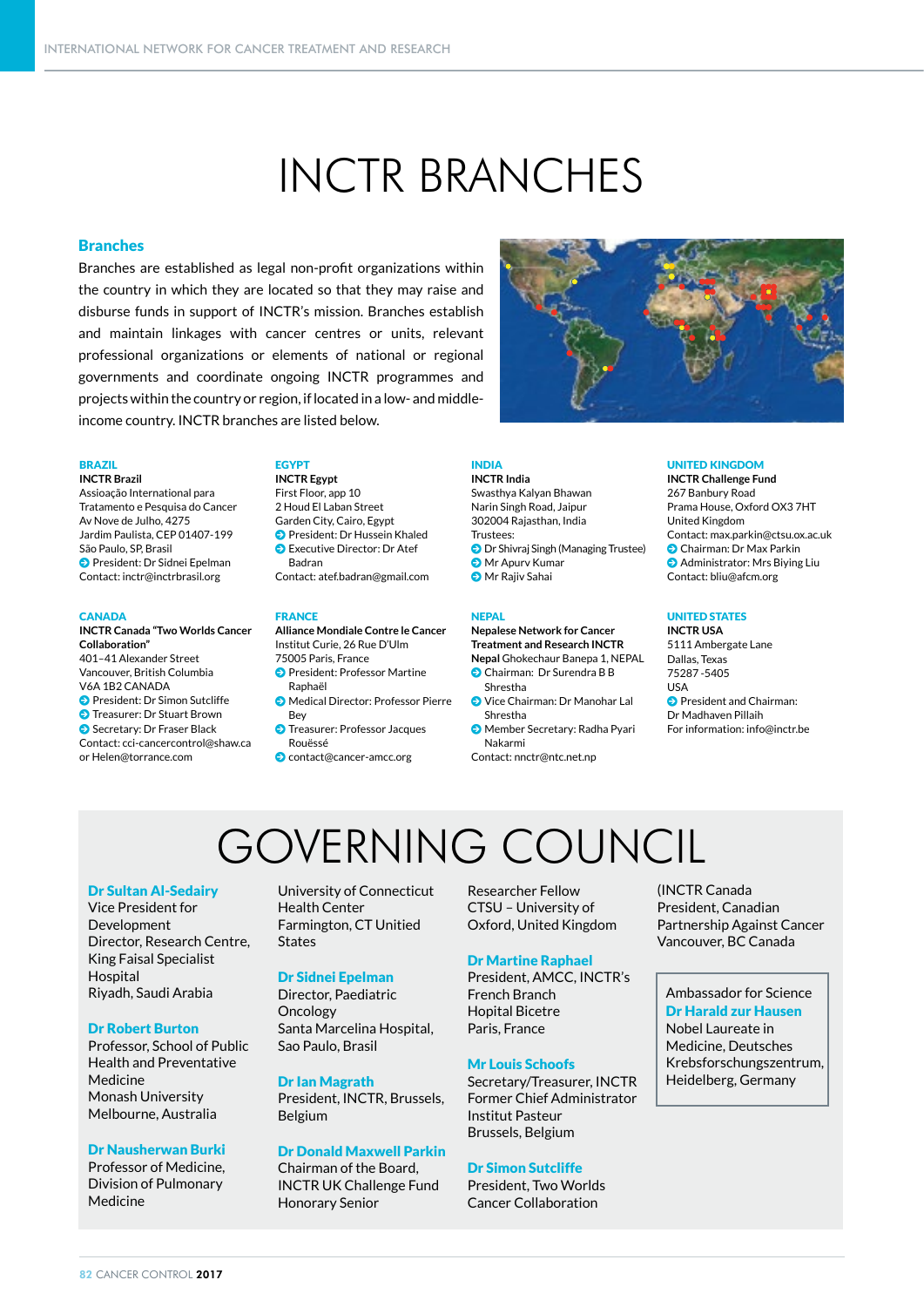# PARTNER INSTITUTIONS IN DEVELOPING COUNTRIES: PAST AND PRESENT

### Africa

- Obafemi Awolowo University Teaching Hospitals Complex (Ile Ife, Nigeria)
- J University College Hospital, Ibadan (Ibadan, Nigeria)
- J Hôpital Général de Yaoundé (Yaoundé, Cameroon)
- $\bullet$  Kenyatta National Hospital, University of Nairobi (Nairobi, Kenya)
- J Bugando Medical Center (Mwanza, Tanzania)
- J Muhimbili National Hospital (Dar es Salaam, Tanzania)
- **O** Ocean Road Cancer Institute (Dar es Salaam, Tanzania)
- **D** Tikur Anbessa Hospital, University of Addis Ababa (Addis Ababa, Ethiopia)
- **St Mary's Hospital Lacor (Lacor, Uganda)**
- J Hôpital de Vanga (Vanga, Democratic Republic of Congo)
- J Institut Ophthalmologique Tropical Africain, (Bamako, Mali)
- **D** National Cancer Institute (Cairo, Egypt)
- J Hôpital du Point G, Université de Bamako (Bamako, Mali)
- **O** Centre Pasteur du Cameroun (Yaoundé, Cameroon)
- J Université Cheikh Anta Diop (Dakar, Sénégal)
- **O** CHU Mohammed VI (Marrakesh, Morocco)
- **O** Clinique Universitaires, Faculté de Médecine de Kinshasa (Kinshasa, Democratic Republic of Congo)
- **O** Clinique Universitaires, Université de Lubumbashi (Lubumashi, Democratic Republic of Congo)

### America

- **O** Santa Marcelina Hospital (Sao Paulo, Brazil)
- **O** Instituto Nacional de Pediatria (Mexico City, Mexico)
- J Instituto Nacional de Enfermedades Neoplãsicas (Lima, Peru)
- **O** Universidad Francisco Marroquin (Guatemala City, Guatemala)
- **O** El Instituto Oncologico Del Oriente Bolivano (Santa Cruz, Bolivia)

### Asia

- **C** Ankara University (Ankara, Turkey)
- **D** Haceteppe University (Ankara, Turkey)
- **D** Dokuz Eylül University (Izmir, Turkey)
- J King Hussein Cancer Center (Amman, Jordan)
- J King Faisal Specialist Hospital (Riyadh, Saudi Arabia)
- J Children Cancer Institute, Ziauddin Medical University (Karachi, Pakistan)
- J Jinnah Hospital Lahore Allama Iqbal Medical College (Lahore, Pakistan)
- **C** Shaukat Khanum Memorial Cancer Hospital and Research Centre (Lahore, Pakistan)
- J All India Institute of Medical Sciences (New Delhi, India)
- **O** Cancer Institute (WIA) (Chennai, India)
- $\bullet$  Jaslok Hospital and Research Centre (Mumbai, India)
- J MNJ Institute of Oncology (Hyderabad, India)
- **J** Tata Memorial Centre (Mumbai, India)
- J Nepal Institute of Health Sciences (Kathmandu, Nepal)
- B P Koirala Memorial Cancer Hospital (Bharatpur, Chitwan, Nepal)
- **D** Bhaktapur Cancer Care Hospital (Bhaktapur, Nepal)
- **J** Hospice Nepal (Kathmandu, Nepal)
- J Kanti Children's Hospital (Kathmandu, Nepal)
- Shechan Hospice (Kathmandu, Nepal)
- **C** Scheer Memorial Hospital (Banepa, Nepal)
- **D** Patan Hospital (Kathmandu, Nepal)
- **O** Philippine Children's Medical Center (Quezon City, Philippines)
- **O** Shanghai Children's Hospital (Shanghai, China)
- Sarawak General Hospital and Sarawak Hospice Society (Kuching, Sarawak, Malaysia)

### Latin America

- Santa Marcelina Hospital (Sao Paulo, Brazil)
- **O** Instituto Nacional de Pediatria (Mexico City, Mexico)
- **O** Instituto Nacional de Enfermedades Neoplãsicas (Lima, Peru)
- **O** Universidad Francisco Marroquin (Guatemala City, Guatemala)
- J El Instituto Oncologico Del Oriente Bolivano (Santa Cruz, Bolivia)